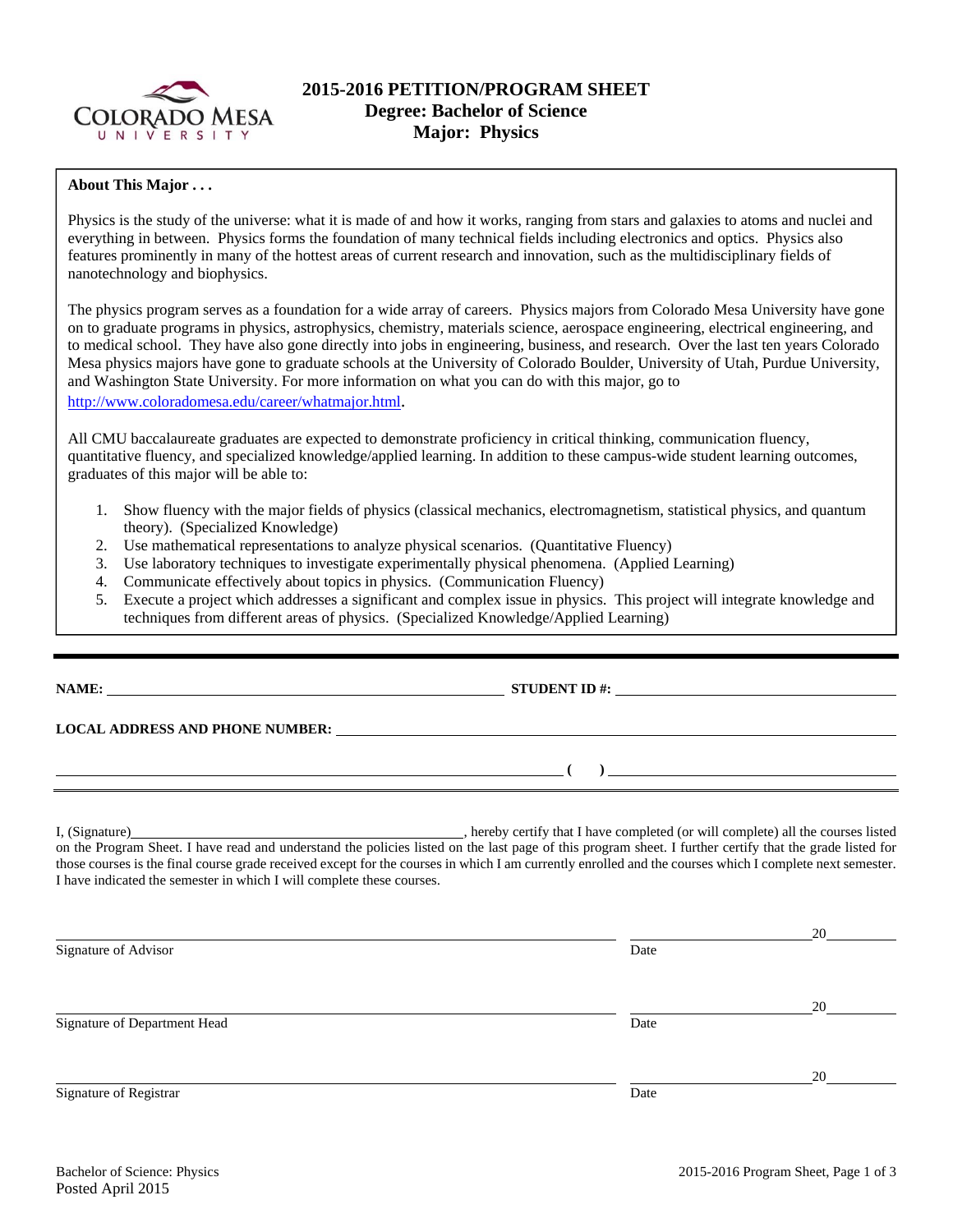### **DEGREE REQUIREMENTS:**

- 120 semester hours total (Students must complete a minimum of 30 of the last 60 hours of credit at CMU, with at least 15 semester hours in major discipline courses numbered 300 or higher).
- 40 upper division credits (A minimum of 15 taken at the 300-400 course levels within the major at CMU).
- 2.00 cumulative GPA or higher in all CMU coursework.
- 2.00 cumulative GPA or higher in coursework toward the major content area. A "C" or higher is required in all major courses.
- Pre-collegiate courses (usually numbered below 100) cannot be used for graduation.
- When filling out the program sheet a course can be used only once.
- A student must follow the CMU graduation requirements either from 1) the program sheet for the major in effect at the time the student officially declares a major; or 2) a program sheet for the major approved for a year subsequent to the year during which the student officially declares the major and is approved for the student by the department head. Because a program may have requirements specific to the degree, the student should check with the faculty advisor for additional criteria. It is the student's responsibility to be aware of, and follow, all requirements for the degree being pursued. Any exceptions or substitutions must be approved by the student's faculty advisor and Department Head.
- See the "Undergraduate Graduation Requirements" in the for additional graduation information.
- Essential Learning Capstone should be completed between 45 and 75 hours.
- See the "Undergraduate Graduation Requirements" in the catalog for additional graduation information.

**ESSENTIAL LEARNING REQUIREMENTS** (31 semester hours) See the current catalog for a list of courses that fulfill the requirements below. If a course is an Essential Learning option and a requirement for your major, you must use it to fulfill the major requirement and make a different selection for the Essential Learning requirement.

|                 | Course No Title                                                             |   | Sem.hrs Grade Term/Trns |
|-----------------|-----------------------------------------------------------------------------|---|-------------------------|
|                 | <b>English</b> (6 semester hours, must receive a grade of "C" or better and |   |                         |
|                 | must be completed by the time the student has 60 semester hours.)           |   |                         |
| ENGL 111        | <b>English Composition</b>                                                  | 3 |                         |
| <b>ENGL 112</b> | <b>English Composition</b>                                                  | 3 |                         |
|                 |                                                                             |   |                         |

**Math** (3 semester hours, must receive a grade of "C" or better, must be completed by the time the student has 60 semester hours.) MATH 151 Calculus I  $5^*$ \*3 credits apply to the Essential Learning requirements and 2 credits apply to elective credit

\_\_\_\_\_\_ \_\_\_\_ \_\_\_\_\_\_\_\_\_\_\_\_\_\_\_\_\_\_\_\_\_\_\_\_ \_\_\_\_ \_\_\_\_\_ \_\_\_\_\_\_\_\_

\_\_\_\_\_\_ \_\_\_\_ \_\_\_\_\_\_\_\_\_\_\_\_\_\_\_\_\_\_\_\_\_\_\_\_ \_\_\_\_ \_\_\_\_\_ \_\_\_\_\_\_\_\_ \_\_\_\_\_\_ \_\_\_\_ \_\_\_\_\_\_\_\_\_\_\_\_\_\_\_\_\_\_\_\_\_\_\_\_ \_\_\_\_ \_\_\_\_\_ \_\_\_\_\_\_\_\_

\_\_\_\_\_\_ \_\_\_\_ \_\_\_\_\_\_\_\_\_\_\_\_\_\_\_\_\_\_\_\_\_\_\_\_ \_\_\_\_ \_\_\_\_\_ \_\_\_\_\_\_\_\_

**Humanities** (3 semester hours)

**Social and Behavioral Sciences** (6 semester hours)

**Natural Sciences** (7 semester hours, one course must include a lab)

\_\_\_\_\_\_ \_\_\_\_ \_\_\_\_\_\_\_\_\_\_\_\_\_\_\_\_\_\_\_\_\_\_\_\_ \_\_\_\_ \_\_\_\_\_ \_\_\_\_\_\_\_\_ \_\_\_\_\_\_ \_\_\_\_ \_\_\_\_\_\_\_\_\_\_\_\_\_\_\_\_\_\_\_\_\_\_\_\_ \_\_\_\_ \_\_\_\_\_ \_\_\_\_\_\_\_\_  $\_\_\_$   $\_\_\_$ 

**History** (3 semester hours)

HIST \_\_\_\_ \_\_\_\_\_\_\_\_\_\_\_\_\_\_\_\_\_\_\_\_\_\_\_\_ \_\_\_\_ \_\_\_\_\_ \_\_\_\_\_\_\_\_

**Fine Arts** (3 semester hours)

Course No Title Sem.hrs Grade Term/Trns

#### **WELLNESS REQUIREMENT** (2 semester hours)

| KINE 100 Health and Wellness<br>KINA 1 $\qquad$                                      |  |  |
|--------------------------------------------------------------------------------------|--|--|
| <b>ESSENTIAL LEARNING CAPSTONE (4 semester hours)</b><br>ESSL 290 Maverick Milestone |  |  |

| ESSL 290 | Maverick Milestone                 |  |
|----------|------------------------------------|--|
|          | (see English $\&$ math pre-reqs) 3 |  |
| ESSL 200 | Essential Speech (co-requisite) 1  |  |

#### **PHYSICS MAJOR REQUIREMENTS**

(60 semester hours) Must pass all courses with a grade of "C" or higher.

| <b>PHYS 131</b>  | <b>Fundamental Mechanics</b>       | 4              |  |
|------------------|------------------------------------|----------------|--|
| <b>PHYS 131L</b> | <b>Fundamental Mechanics Lab</b>   | 1              |  |
| <b>PHYS 132</b>  | Electromagnetism and Optics        | 4              |  |
| <b>PHYS 132L</b> | Electromagnetism and               |                |  |
|                  | Optics Lab                         | 1              |  |
| <b>PHYS 230</b>  | <b>Intermediate Dynamics</b>       | 3              |  |
| <b>PHYS 231</b>  | Modern Physics                     | 3              |  |
| <b>PHYS 251</b>  | <b>Electronics for Scientists</b>  | 3              |  |
| <b>PHYS 252</b>  | Intermediate Lab                   | $\overline{2}$ |  |
| <b>PHYS 311</b>  | Electromagnetic Theory I           | 3              |  |
| <b>PHYS 321</b>  | Quantum Theory                     | 3              |  |
| <b>PHYS 331</b>  | <b>Advanced Laboratory I</b>       | 2              |  |
| <b>PHYS 342</b>  | <b>Advanced Dynamics</b>           | 3              |  |
| <b>PHYS 362</b>  | Statistical & Thermal Physics      | 3              |  |
| <b>PHYS 422</b>  | <b>Ouantum Theory II</b>           | 3              |  |
| <b>PHYS 473</b>  | Modern Optics                      | 3              |  |
| <b>PHYS 482</b>  | Senior Research                    | 1              |  |
| <b>PHYS 482</b>  | Senior Research                    | 1              |  |
| <b>PHYS 494</b>  | Seminar                            | 1              |  |
| <b>PHYS 494</b>  | Seminar                            | 1              |  |
|                  | (PHYS 482 and 494 are taken twice) |                |  |
| <b>MATH 152</b>  | Calculus II                        | 5              |  |
| <b>MATH 253</b>  | Calculus III                       | 4              |  |
| <b>MATH 260</b>  | <b>Differential Equations</b>      | 3              |  |
| <b>MATH 360</b>  | Methods of Applied                 |                |  |
|                  | <b>Mathematics</b>                 | 3              |  |

**ELECTIVES** (All college level courses appearing on your final transcript, **not listed above** that will bring your total semester hours to 120 hours.) (23 semester hours; 13 hours upper division may be needed.) \*MATH 151 Calculus I  $\overline{2}$ 

| ______ |  |  |
|--------|--|--|
|        |  |  |
|        |  |  |